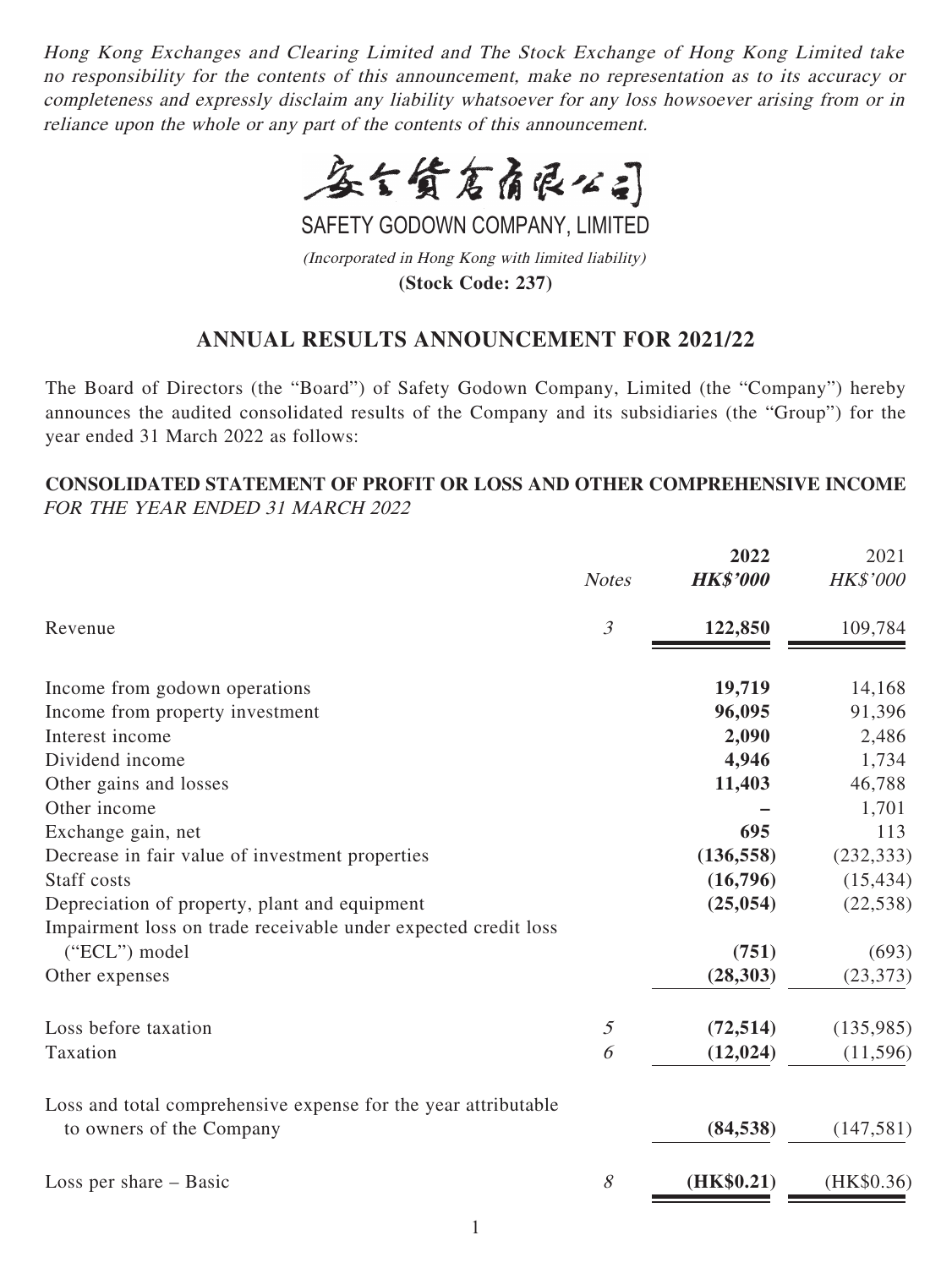# **CONSOLIDATED STATEMENT OF FINANCIAL POSITION** AT 31 MARCH 2022

|                                                                 |              | 2022            | 2021      |
|-----------------------------------------------------------------|--------------|-----------------|-----------|
|                                                                 | <b>Notes</b> | <b>HK\$'000</b> | HK\$'000  |
| <b>Non-current assets</b>                                       |              |                 |           |
| Investment properties                                           |              | 2,966,340       | 3,101,400 |
| Property, plant and equipment                                   |              | 242,744         | 252,955   |
|                                                                 |              |                 |           |
|                                                                 |              | 3,209,084       | 3,354,355 |
| <b>Current assets</b>                                           |              |                 |           |
| Financial assets at fair value through profit or loss ("FVTPL") |              | 332,538         | 470,161   |
| Trade and other receivables                                     | 9            | 19,449          | 21,421    |
| Tax recoverable                                                 |              | 115             | 756       |
| Bank deposits                                                   |              | 414,538         | 331,049   |
| Other deposits                                                  |              | 61,069          | 41,166    |
| Bank balances and cash                                          |              | 139,167         | 247,974   |
|                                                                 |              | 966,876         | 1,112,527 |
| <b>Current liabilities</b>                                      |              |                 |           |
| Other payables                                                  |              | 35,674          | 35,556    |
| Tax payable                                                     |              | 16,447          | 17,285    |
|                                                                 |              | 52,121          | 52,841    |
| Net current assets                                              |              | 914,755         | 1,059,686 |
|                                                                 |              |                 |           |
|                                                                 |              | 4,123,839       | 4,414,041 |
| <b>Capital and reserves</b>                                     |              |                 |           |
| Share capital                                                   | 10           | 178,216         | 178,216   |
| Reserves                                                        |              | 3,849,920       | 4,145,058 |
| Equity attributable to owners of the Company                    |              | 4,028,136       | 4,323,274 |
| <b>Non-current liabilities</b>                                  |              |                 |           |
| Long-term tenants' deposits received                            |              | 15,350          | 15,444    |
| Deferred tax liabilities                                        |              | 79,662          | 74,709    |
| Provision for long service payments                             |              | 691             | 614       |
|                                                                 |              |                 |           |
|                                                                 |              | 95,703          | 90,767    |
|                                                                 |              | 4,123,839       | 4,414,041 |
|                                                                 |              |                 |           |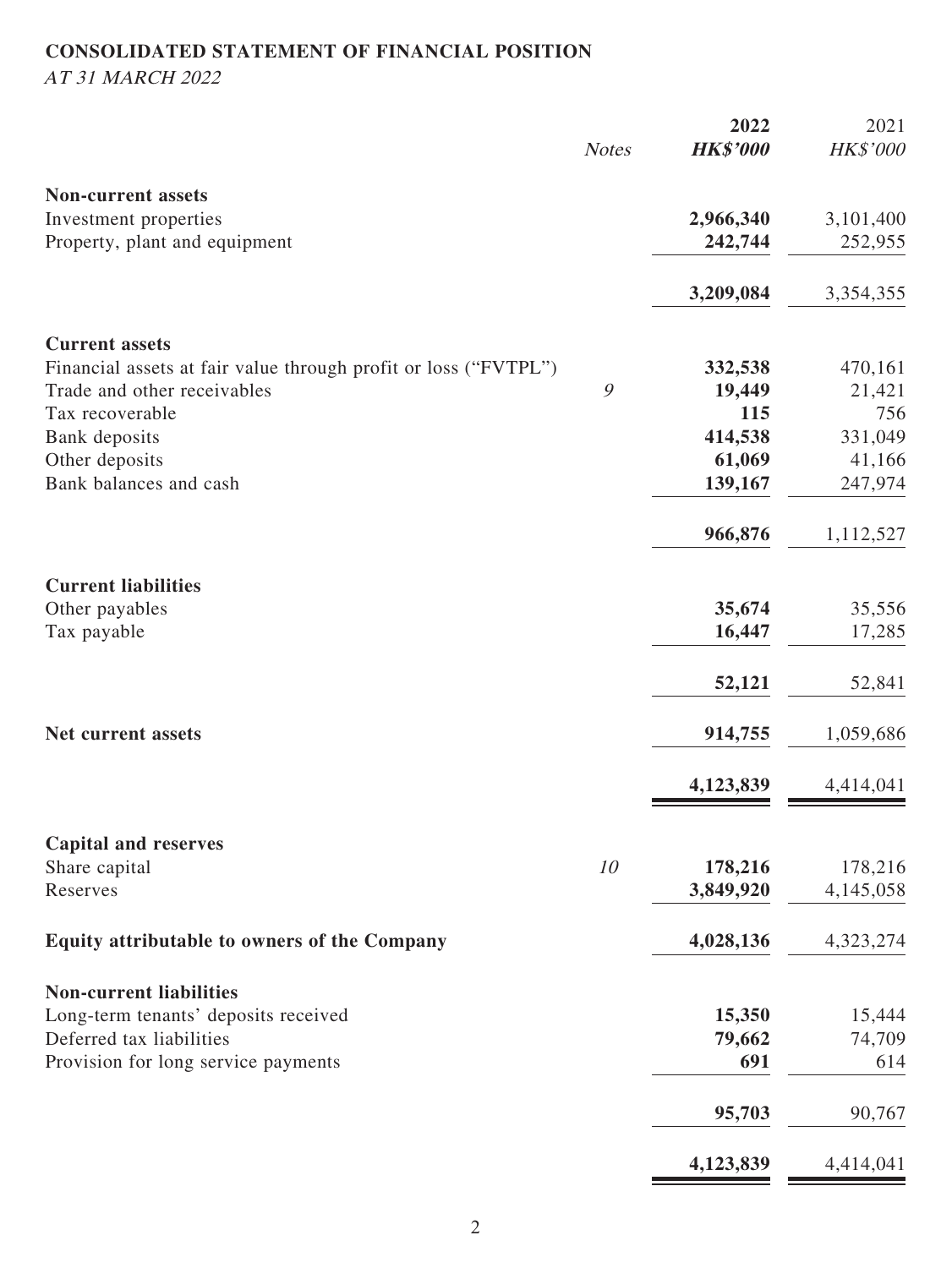#### NOTES:

#### **1. BASIS OF PREPARATION**

The consolidated financial statements have been prepared in accordance with Hong Kong Financial Reporting Standards ("HKFRSs") issued by the Hong Kong Institute of Certified Public Accountants ("HKICPA"). In addition, the consolidated financial statements include applicable disclosures required by the Rules Governing the Listing of Securities on The Stock Exchange of Hong Kong Limited (the "Listing Rules") and by the Hong Kong Companies Ordinance ("CO").

The consolidated financial statements have been prepared on the historical cost basis except for investment properties and certain financial instruments that are measured at fair values at the end of each reporting period.

The financial information relating to the years ended 31 March 2022 and 2021 included in this preliminary announcement of annual results 2021/22 do not constitute the Company's statutory annual consolidated financial statements for those years but is derived from those consolidated financial statements. Further information relating to these statutory financial statements required to be disclosed in accordance with section 436 of the CO is as follows.

The Company has delivered the financial statements for the year ended 31 March 2021 to the Registrar of Companies as required by section 662(3) of, and Part 3 of Schedule 6 to, the CO and will deliver the financial statements for the year ended 31 March 2022 in due course.

The Company's auditor has reported on the financial statements of the Group for both years. The auditor's reports were unqualified; did not include a reference to any matters to which the auditor drew attention by way of emphasis without qualifying its reports; and did not contain a statement under sections  $406(2)$ ,  $407(2)$  or (3) of the CO.

#### **2. APPLICATION OF NEW AND AMENDMENTS TO HKFRSs**

In the current year, the Group has applied the following amendments to HKFRSs issued by the HKICPA for the first time, which are mandatorily effective for the annual period beginning on or after 1 April 2021 for the preparation of the consolidated financial statements:

| Amendment to HKFRS 16           | Covid-19-Related Rent Concessions                     |
|---------------------------------|-------------------------------------------------------|
| Amendment to HKFRS 16           | Covid-19-Related Rent Concessions beyond 30 June 2021 |
| Amendments to HKFRS 9. HKAS 39. | Interest Rate Benchmark Reform – Phase 2              |
| HKFRS 7, HKFRS 4 and HKFRS 16   |                                                       |

The application of the amendments to HKFRSs in the current year has had no material impact on the Group's financial positions and performance for the current and prior years and/or on the disclosures set out in these consolidated financial statements.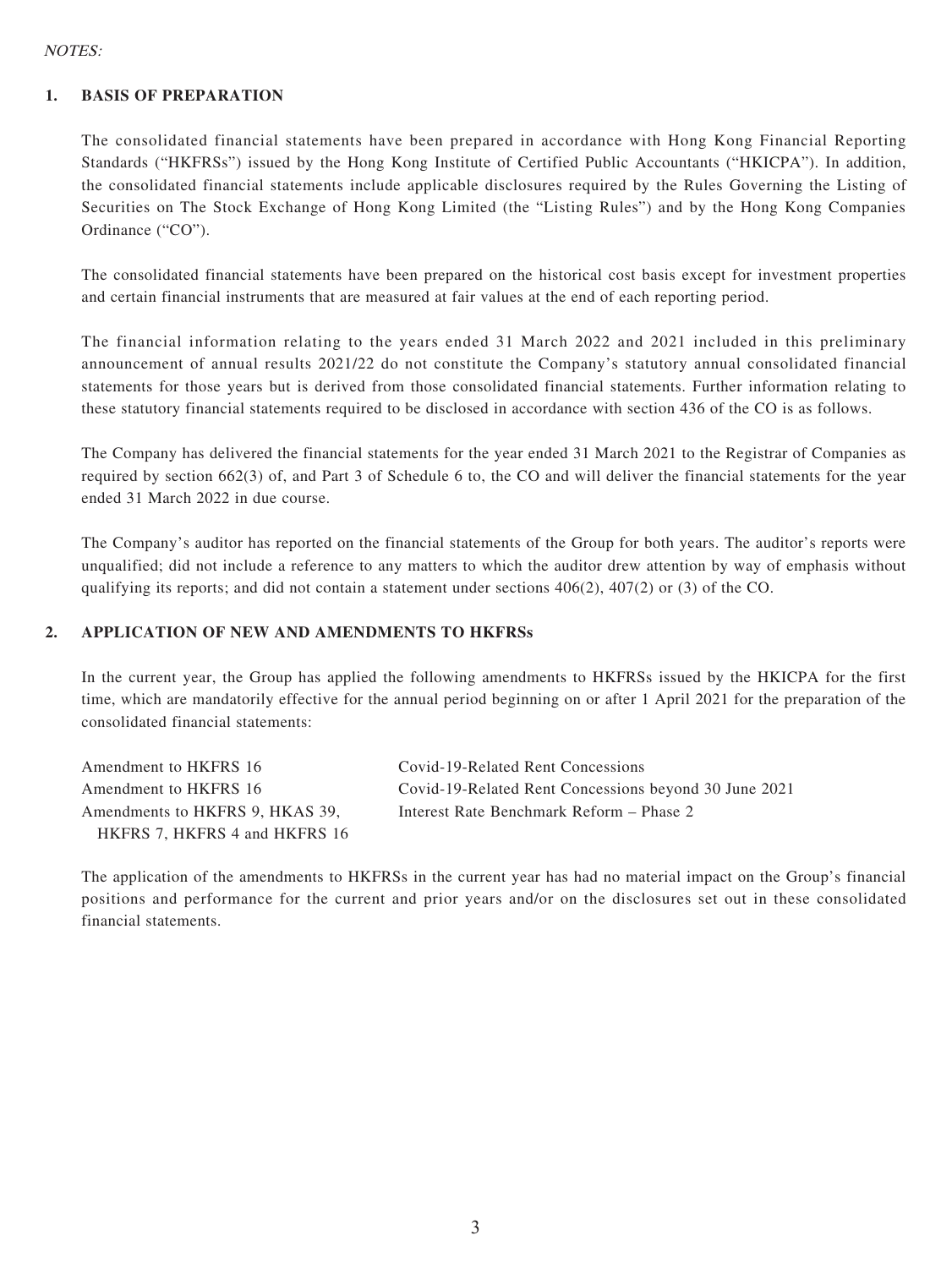#### **New and amendments to HKFRSs in issue but not yet effective**

The Group has not early applied the following new and amendments to HKFRSs that have been issued but are not yet effective:

| <b>HKFRS 17</b>                    | Insurance Contracts and the related Amendments <sup>2</sup>                                                                |
|------------------------------------|----------------------------------------------------------------------------------------------------------------------------|
| Amendments to HKFRS 3              | Reference to the Conceptual Framework <sup>1</sup>                                                                         |
| Amendments to HKFRS 10 and HKAS 28 | Sale or Contribution of Assets between an Investor and its Associate or<br>Joint Venture <sup>3</sup>                      |
| Amendments to HKAS 1               | Classification of Liabilities as Current or Non-current and related<br>amendments to Hong Kong Interpretation $5 (2020)^2$ |
| Amendments to HKAS 1 and           | Disclosure of Accounting Policies <sup>2</sup>                                                                             |
| <b>HKFRS</b> Practice Statement 2  |                                                                                                                            |
| Amendments to HKAS 8               | Definition of Accounting Estimates <sup>2</sup>                                                                            |
| Amendments to HKAS 12              | Deferred Tax related to Assets and Liabilities arising from a Single<br>Transaction <sup>2</sup>                           |
| Amendments to HKAS 16              | Property, Plant and Equipment – Proceeds before Intended Use <sup>1</sup>                                                  |
| Amendments to HKAS 37              | Onerous Contracts – Cost of Fulfilling a Contract <sup>1</sup>                                                             |
| Amendments to HKFRSs               | Annual Improvements to HKFRSs $2018 - 20201$                                                                               |

1 Effective for annual periods beginning on or after 1 January 2022.

- 2 Effective for annual periods beginning on or after 1 January 2023.
- 3 Effective for annual periods beginning on or after a date to be determined.

The directors of the Company anticipate that the application of all other new and amendments to HKFRSs will have no material impact on the consolidated financial statements in the foreseeable future.

#### **3. REVENUE**

The amount represents the following revenue recognised during the year:

|                                                      | 2022            | 2021            |
|------------------------------------------------------|-----------------|-----------------|
|                                                      | <b>HK\$'000</b> | <b>HK\$'000</b> |
| Income from godown operations <i>(note a)</i>        | 19,719          | 14,168          |
| Income from property investment (note b)             | 96,095          | 91,396          |
| Dividend income from listed and unlisted investments | 4,946           | 1,734           |
| Bank interest income                                 | 751             | 1,184           |
| Other interest income                                | 1,339           | 1,302           |
|                                                      | 122,850         | 109,784         |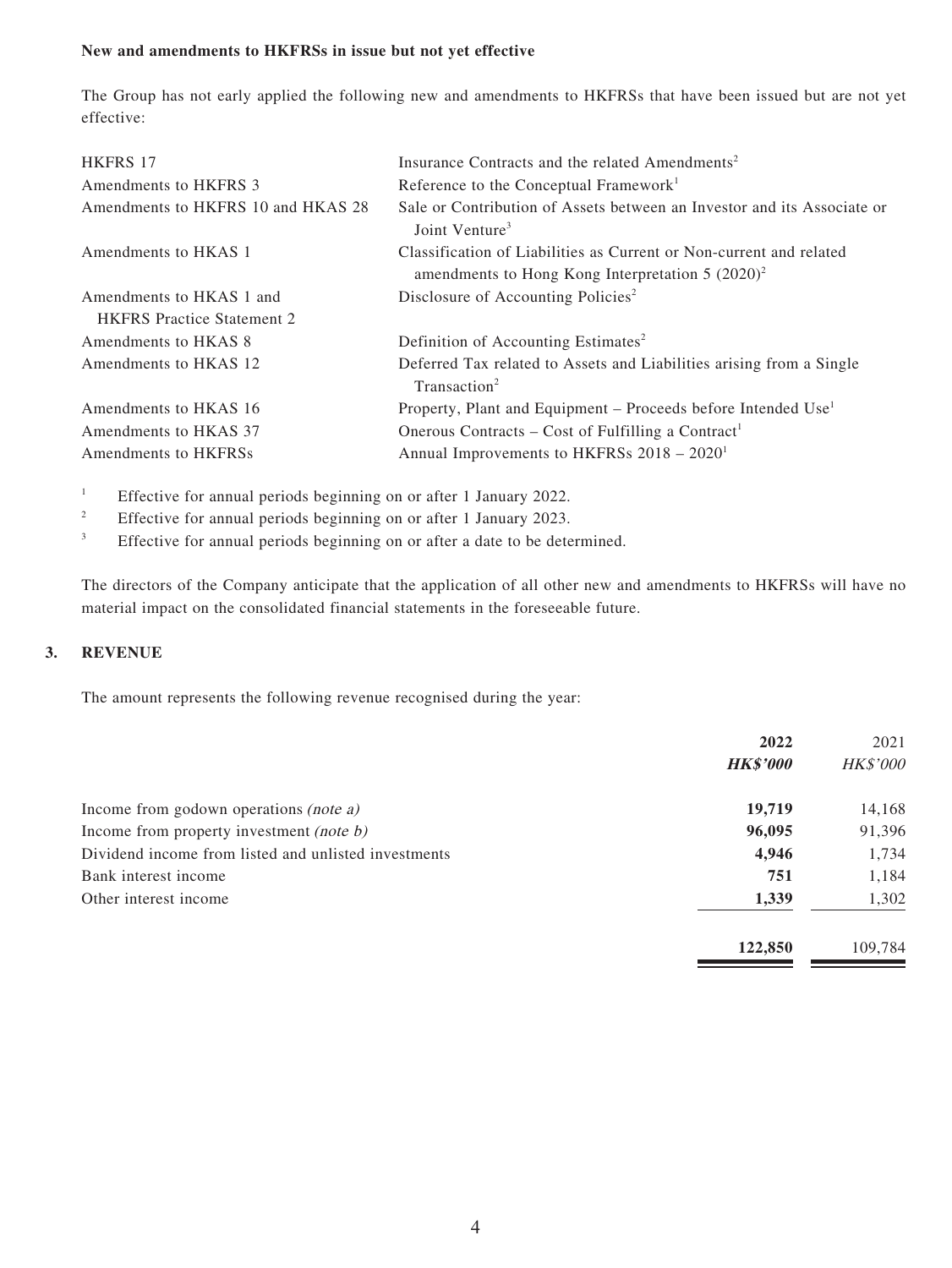#### Notes:

(a) Disaggregation of the Group's revenue from contracts with customers and geographical market

|                                                                        | 2022<br><b>HK\$'000</b> | 2021<br><b>HK\$'000</b> |
|------------------------------------------------------------------------|-------------------------|-------------------------|
| Income from godown operations                                          |                         |                         |
| Types of goods or services (time of revenue recognition):              |                         |                         |
| Inward and outward coolie income (recognised at a point in time)       | 2,260                   | 1,305                   |
| Transportation income and other income (recognised at a point in time) | 1,235                   | 603                     |
| Storage service income (recognised over time)                          | 16,224                  | 12,260                  |
|                                                                        | 19,719                  | 14,168                  |
| <b>Geographical market:</b>                                            |                         |                         |
| Hong Kong                                                              | 19,719                  | 14.168                  |

For contracts entered into with customers on inward and outward coolie income and transportation and other income, the relevant services specified in the contracts are based on customer's specifications with no alternative use and the Group does not have an enforceable right to payment prior to completion of relevant services to customers. Revenue from inward and outward coolie income and transportation and other income are therefore recognised at a point in time when the physical possession of the asset is transferred, being at the point that the services are completed and the Group has present right to payment and collection of the consideration is probable.

Revenue from storage service income is recognised over time by reference to the progress towards complete satisfaction of the relevant performance obligation, as the customer simultaneously receives and consumes the benefits provided by the Group's performance as the Group performs. The Group bills a fixed amount for each day of service provided. The Group elected to apply the practical expedient by recognising revenue in the amount to which the Group has the right to invoice. As permitted under HKFRS 15, the transaction price allocated to these unsatisfied contracts is not disclosed.

(b) Leases

|                                 | 2022            | 2021     |
|---------------------------------|-----------------|----------|
|                                 | <b>HK\$'000</b> | HK\$'000 |
| For operating leases:           |                 |          |
| Lease payments that are fixed   |                 |          |
| Income from property investment | 96,095          | 91,396   |

#### **4. SEGMENT INFORMATION**

Information analysed on the basis of the operation of the Group's businesses, including godown operations, property investment and treasury investment, is reported to the chief operating decision maker, being the executive director of the Company, for the purposes of resources allocation and performance assessment of each operating segment. The Group's operating and reportable segments under HKFRS 8 "Operating Segments" are therefore as follows:

| Godown operations   | Operation of godowns              |
|---------------------|-----------------------------------|
| Property investment | Leasing of investment properties  |
| Treasury investment | Securities trading and investment |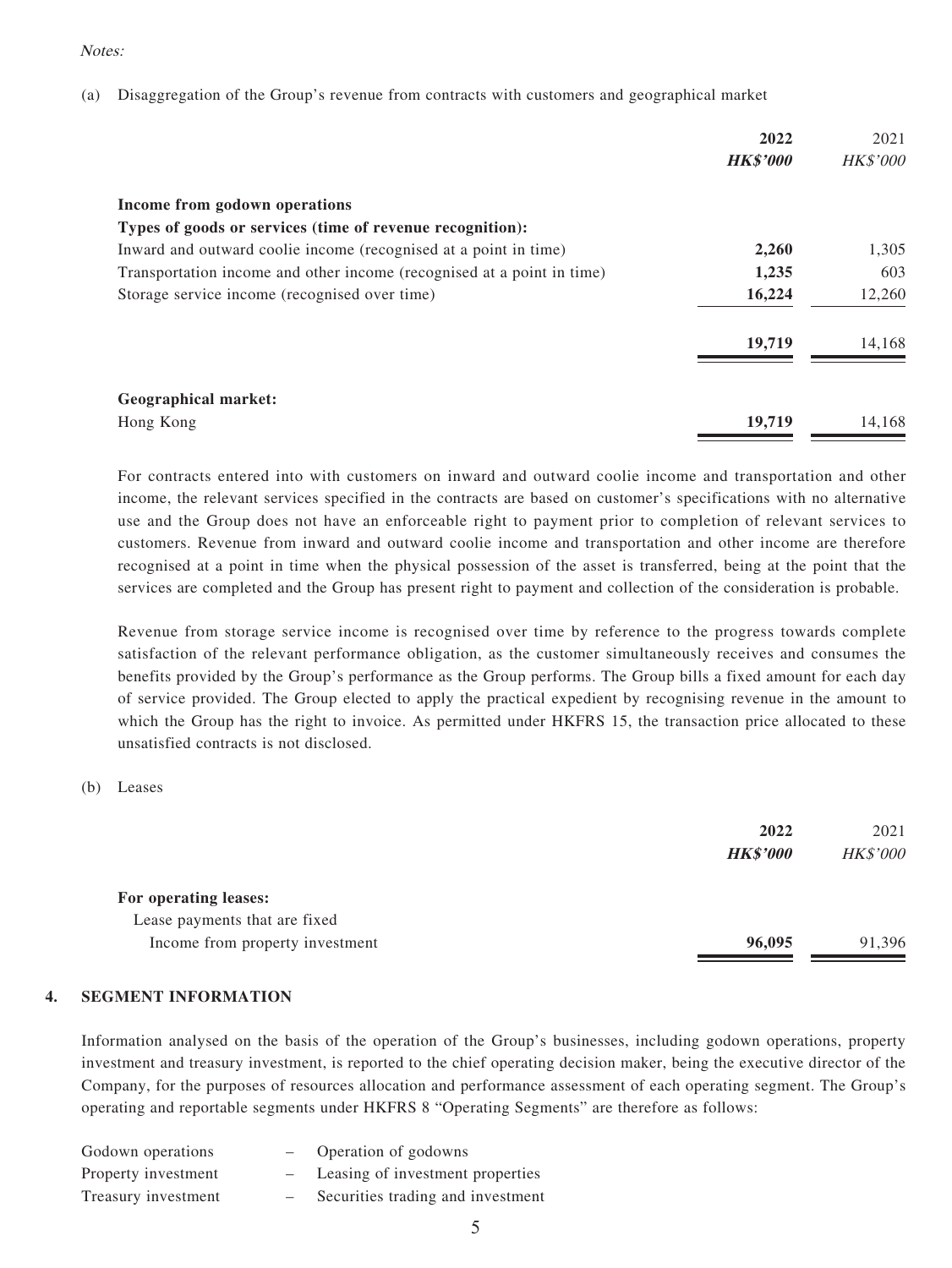Segment information about these operating and reportable segments is presented below:

# **For the year ended 31 March 2022**

|                                                                                                                                                              | Godown<br>operations<br><b>HK\$'000</b> | <b>Property</b><br>investment<br><b>HK\$'000</b> | <b>Treasury</b><br>investment<br><b>HK\$'000</b> | Consolidated<br><b>HK\$'000</b>     |
|--------------------------------------------------------------------------------------------------------------------------------------------------------------|-----------------------------------------|--------------------------------------------------|--------------------------------------------------|-------------------------------------|
| Segment revenue                                                                                                                                              | 19,719                                  | 96,095                                           | 7,036                                            | 122,850                             |
| Segment profit (loss)                                                                                                                                        | 3,016                                   | (83, 128)                                        | 15,580                                           | (64, 532)                           |
| Central administrative costs                                                                                                                                 |                                         |                                                  |                                                  | (7,982)                             |
| Loss before taxation                                                                                                                                         |                                         |                                                  |                                                  | (72, 514)                           |
|                                                                                                                                                              | Godown<br>operations<br><b>HK\$'000</b> | <b>Property</b><br>investment<br><b>HK\$'000</b> | <b>Treasury</b><br>investment<br><b>HK\$'000</b> | Consolidated<br><b>HK\$'000</b>     |
| <b>Assets</b><br>Segment assets<br>Bank balances and cash<br>Unallocated other assets                                                                        | 215,590                                 | 3,012,292                                        | 808,324                                          | 4,036,206<br>139,167<br>587         |
| Consolidated total assets                                                                                                                                    |                                         |                                                  |                                                  | 4,175,960                           |
| <b>Liabilities</b><br>Segment liabilities<br>Tax payable<br>Deferred tax liabilities<br>Unallocated other liabilities                                        | 2,324                                   | 40,421                                           | 295                                              | 43,040<br>16,447<br>79,662<br>8,675 |
| Consolidated total liabilities                                                                                                                               |                                         |                                                  |                                                  | 147,824                             |
|                                                                                                                                                              | Godown<br>operations<br><b>HK\$'000</b> | <b>Property</b><br>investment<br><b>HK\$'000</b> | <b>Treasury</b><br>investment<br><b>HK\$'000</b> | Consolidated<br><b>HK\$'000</b>     |
| Other information<br>Amounts included in the measure of segment profit or<br>loss or segment assets:                                                         |                                         |                                                  |                                                  |                                     |
| Capital expenditure<br>Depreciation of property, plant and equipment<br>Fair value gain on financial assets at FVTPL<br>Impairment loss on trade receivables | 201<br>18,919                           | 16,079<br>6,135<br>751                           | 61<br>11,005                                     | 16,341<br>25,054<br>11,005<br>751   |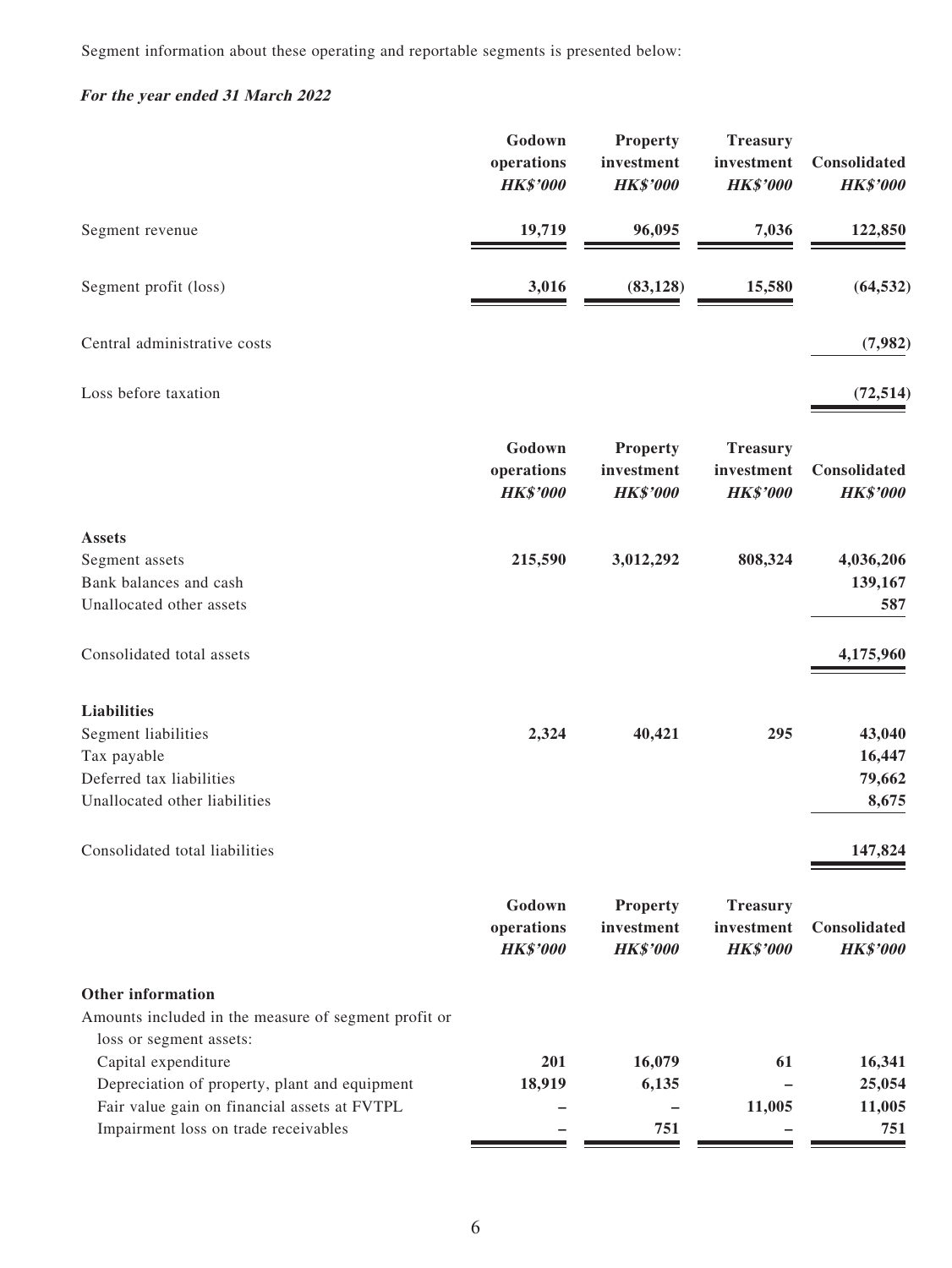For the year ended 31 March 2021

|                                                                                                                                                              | Godown<br>operations<br>HK\$'000 | Property<br>investment<br>HK\$'000 | Treasury<br>investment<br>HK\$'000 | Consolidated<br>HK\$'000            |
|--------------------------------------------------------------------------------------------------------------------------------------------------------------|----------------------------------|------------------------------------|------------------------------------|-------------------------------------|
| Segment revenue                                                                                                                                              | 14,168                           | 91,396                             | 4,220                              | 109,784                             |
| Segment (loss) profit                                                                                                                                        | (758)                            | (173,988)                          | 47,611                             | (127, 135)                          |
| Central administrative costs                                                                                                                                 |                                  |                                    |                                    | (8, 850)                            |
| Loss before taxation                                                                                                                                         |                                  |                                    |                                    | (135,985)                           |
|                                                                                                                                                              | Godown<br>operations<br>HK\$'000 | Property<br>investment<br>HK\$'000 | Treasury<br>investment<br>HK\$'000 | Consolidated<br>HK\$'000            |
| <b>Assets</b><br>Segment assets<br>Bank balances and cash<br>Unallocated other assets                                                                        | 234,338                          | 3,139,129                          | 844,083                            | 4,217,550<br>247,974<br>1,358       |
| Consolidated total assets                                                                                                                                    |                                  |                                    |                                    | 4,466,882                           |
| <b>Liabilities</b><br>Segment liabilities<br>Tax payable<br>Deferred tax liabilities<br>Unallocated other liabilities                                        | 1,483                            | 39,962                             | 1,130                              | 42,575<br>17,285<br>74,709<br>9,039 |
| Consolidated total liabilities                                                                                                                               |                                  |                                    |                                    | 143,608                             |
|                                                                                                                                                              | Godown<br>operations<br>HK\$'000 | Property<br>investment<br>HK\$'000 | Treasury<br>investment<br>HK\$'000 | Consolidated<br>HK\$'000            |
| <b>Other information</b><br>Amounts included in the measure of segment profit or<br>loss or segment assets:                                                  |                                  |                                    |                                    |                                     |
| Capital expenditure<br>Depreciation of property, plant and equipment<br>Fair value gain on financial assets at FVTPL<br>Impairment loss on trade receivables | 14,538<br>16,446                 | 9,229<br>6,092<br>693              | 46,477                             | 23,767<br>22,538<br>46,477<br>693   |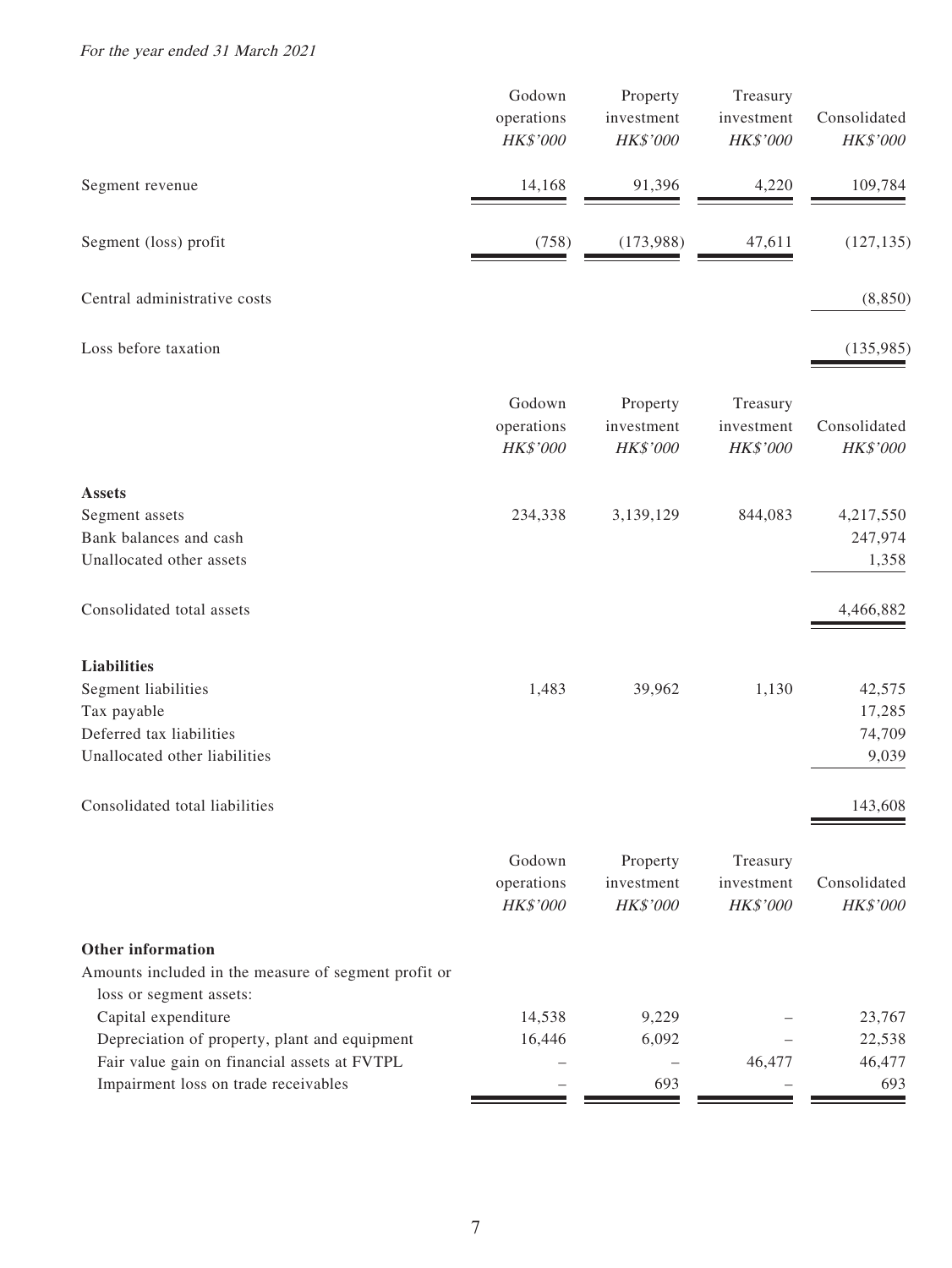Segment profit/loss represents the profit earned/loss incurred by each segment without allocation of central administrative costs, which include directors' emoluments, other expenses that are not directly related to the core business and income tax expenses. This is the measure reported to the chief operating decision maker for the purposes of resources allocation and performance assessment.

For the purposes of monitoring segment performances and allocating resources between segments:

- all assets are allocated to operating segments other than the Group's corporate assets and bank balances and cash; and
- all liabilities are allocated to operating segments other than the Group's corporate liabilities, tax payable and deferred tax liabilities.

#### **Information about major customers**

Revenue from a customer (in property investment segment) contributing approximately 9.9% (2021: 11.2%) of the total revenue of the Group amounted to HK\$12,177,000 in current year (2021: HK\$12,261,000).

#### **Revenue from major services and investments**

Analysis of the Group's revenue from its major services and investments are set out in note 3.

All the business operations and major non-current assets of the Group for both years are located and derived from Hong Kong.

#### **5. LOSS BEFORE TAXATION**

|                                                                                        | 2022            | 2021            |
|----------------------------------------------------------------------------------------|-----------------|-----------------|
|                                                                                        | <b>HK\$'000</b> | <b>HK\$'000</b> |
| Loss before taxation has been arrived at after charging (crediting):                   |                 |                 |
| Auditor's remuneration                                                                 |                 |                 |
| - audit service                                                                        | 1,188           | 1,100           |
| - non-audit services                                                                   | 643             | 586             |
| Gross rental income from investment properties                                         | (96,095)        | (91, 396)       |
| Less: direct operating expenses for investment properties that generated rental income |                 |                 |
| during the year                                                                        | 10,093          | 8,772           |
| direct operating expenses for investment properties that did not generate rental       |                 |                 |
| income during the year                                                                 | 1,004           | 735             |
| Net rental income                                                                      | (84,998)        | (81, 889)       |
| Fair value gain on financial assets at FVTPL (note)                                    | (11,005)        | (46, 477)       |

Note: Amount included in other gains and losses.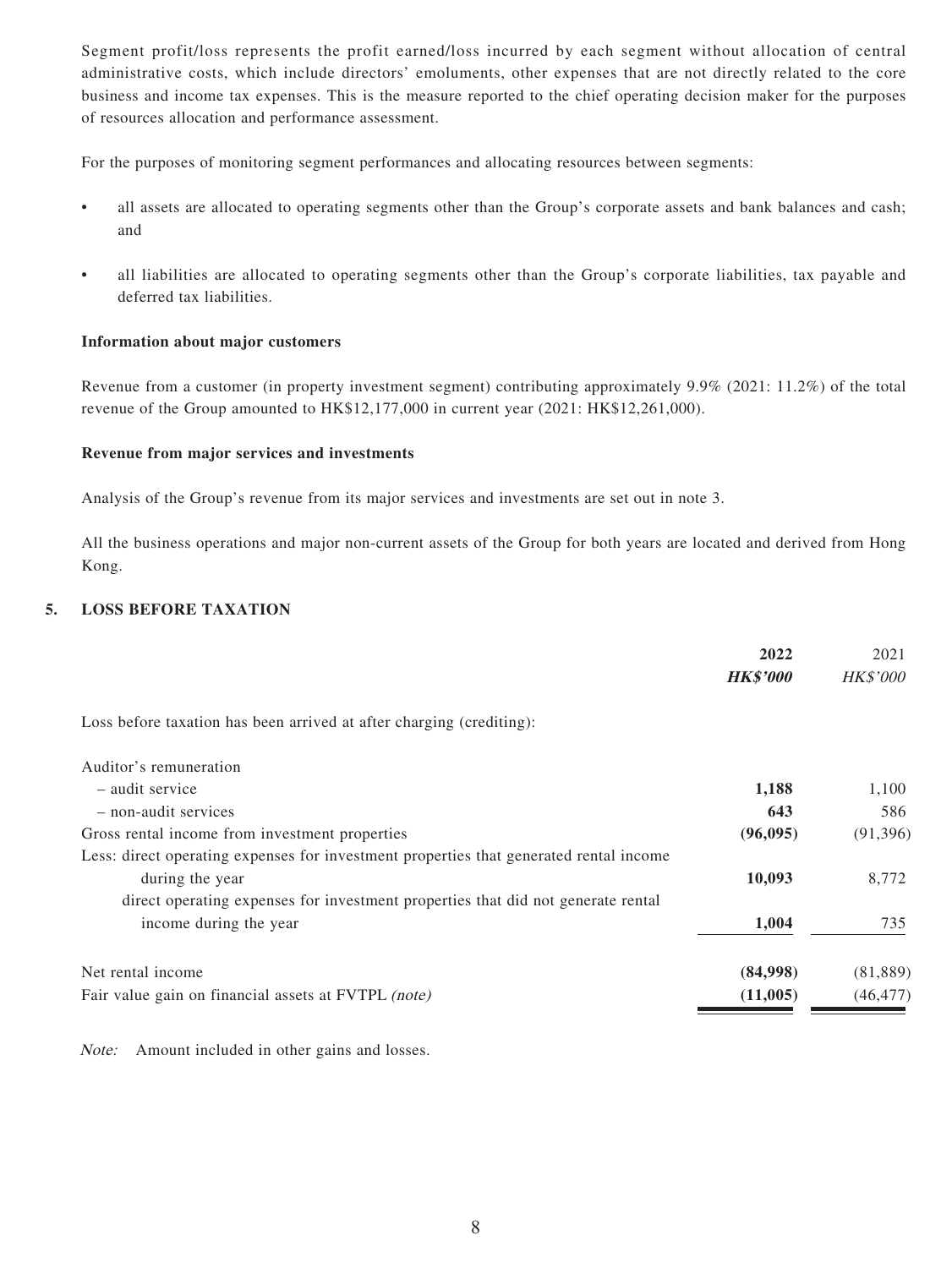#### **6. TAXATION**

|                              | 2022<br><b>HK\$'000</b> | 2021<br>HK\$'000 |
|------------------------------|-------------------------|------------------|
| The charge comprises:        |                         |                  |
| Hong Kong Profits Tax        |                         |                  |
| Current year                 | 7,293                   | 7,499            |
| Overprovision in prior years | (222)                   | (26)             |
|                              | 7,071                   | 7,473            |
| Deferred taxation            |                         |                  |
| Current year                 | 4,953                   | 4,123            |
|                              | 12,024                  | 11,596           |

Under the two-tiered profits tax rates regime, the first HK\$2 million of profits of the qualifying group entity will be taxed at 8.25%, and profits above HK\$2 million will be taxed at 16.5%.

The directors of the Company considered the amount involved upon implementation of the two-tiered profits tax rates regime as insignificant to the consolidated financial statements. Hong Kong Profits Tax is calculated at 16.5% of the estimated assessable profit for both years.

#### **7. DIVIDENDS**

|                                                                       | 2022<br><b>HK\$'000</b> | 2021<br><b>HK\$'000</b> |
|-----------------------------------------------------------------------|-------------------------|-------------------------|
| Interim dividend appropriation/paid in respect of 2022 – HK4 cents    |                         |                         |
| (2021: HK9 cents) per ordinary share                                  | 16,200                  | 36,450                  |
| Final dividend appropriation/paid in respect of 2021 – HK5 cents      |                         |                         |
| (2020: HK3 cents) per ordinary share                                  | 20,250                  | 12.150                  |
| Special dividend appropriation/paid in respect of $2021 - HK43$ cents |                         |                         |
| $(2020: \n  nil)$ per ordinary share                                  | 174,150                 |                         |
|                                                                       | 210,600                 | 48,600                  |

A final dividend of HK6 cents per share, amounting to HK\$24,300,000 has been proposed by the directors of the Company and is subject to the approval by shareholders in the forthcoming annual general meeting.

#### **8. LOSS PER SHARE – BASIC**

The calculation of basic loss per share is based on loss for the year attributable to owners of the Company of HK\$84,538,000 (2021: HK\$147,581,000) and on 405,000,000 (2021: 405,000,000) shares in issue throughout both years.

No diluted loss per share has been presented as there were no potential ordinary shares in issue in both years.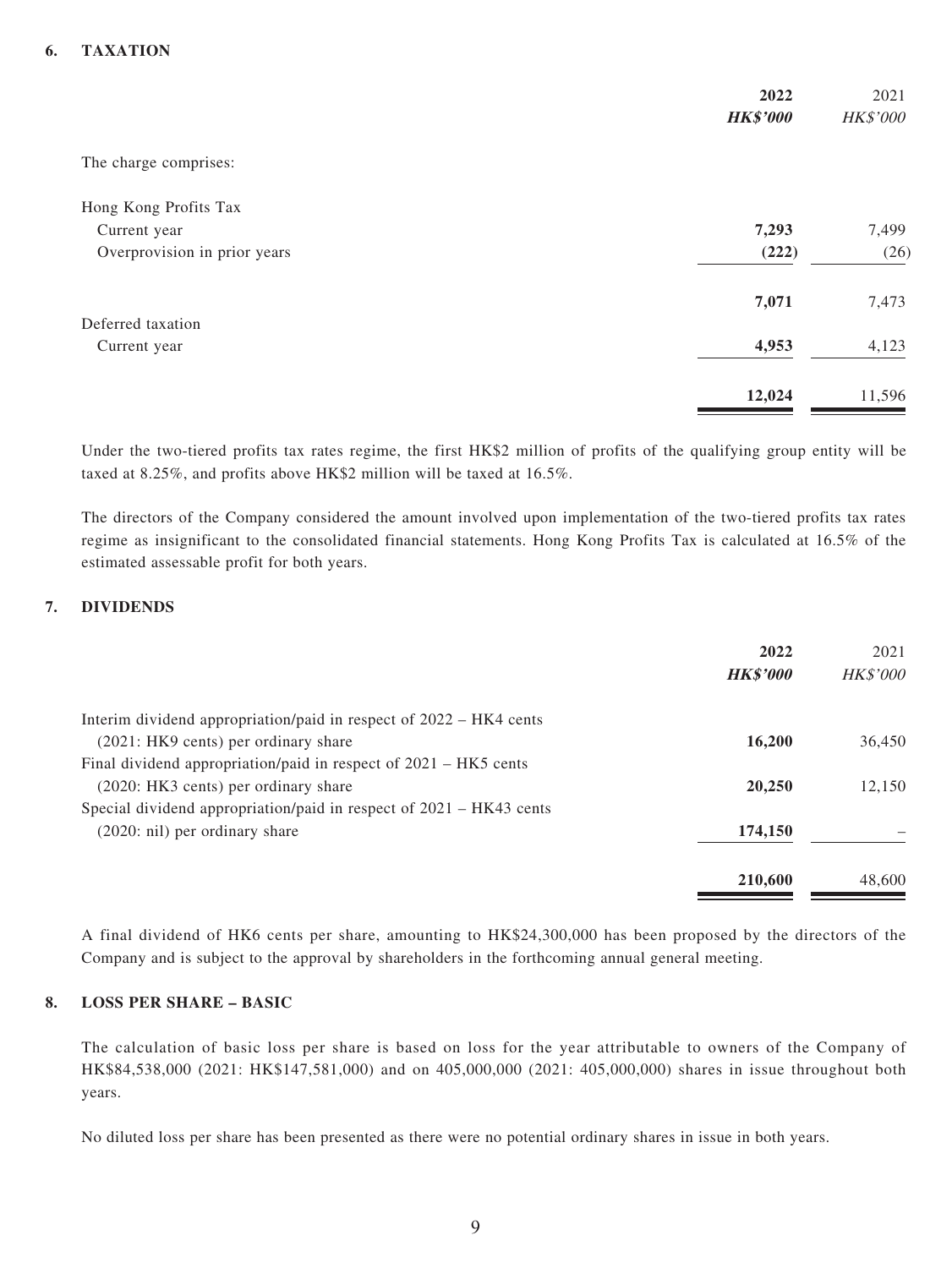#### **9. TRADE AND OTHER RECEIVABLES**

The following is an ageing analysis of trade receivables (net of allowance for credit losses) of the Group presented based on the billing date:

|                                                     | 2022            | 2021     |
|-----------------------------------------------------|-----------------|----------|
|                                                     | <b>HK\$'000</b> | HK\$'000 |
| Trade receivables                                   |                 |          |
| Within 60 days                                      | 5,249           | 3,008    |
| $61 - 90$ days                                      | 851             | 3        |
| Over 90 days                                        | 76              | 3        |
|                                                     | 6,176           | 3,014    |
| Other receivables, net of allowance for credit loss | 842             | 2,580    |
| Deferred lease receivables                          | 11,061          | 8,769    |
| Prepayments                                         | 550             | 6,086    |
| Deposits                                            | 820             | 972      |
|                                                     | 19,449          | 21,421   |

The Group has a policy of allowing credit period of 60 days to its customers in respect of godown operations and 30 days for tenants on presentation of invoices.

#### **10. SHARE CAPITAL**

|                                    | Number<br>of shares<br>'000 | Amount<br><b>HK\$'000</b> |
|------------------------------------|-----------------------------|---------------------------|
| Issued and fully paid:             |                             |                           |
| Ordinary shares with no par value  |                             |                           |
| At 1 April 2020                    | 135,000                     | 178,216                   |
| Share subdivision (note)           | 270,000                     |                           |
| At 31 March 2021 and 31 March 2022 | 405,000                     | 178,216                   |

Note: On 18 August 2020, the Company subdivided one share of the Company into three shares of the Company by way of converting every one share of the Company into three shares of the Company. All the shares rank pari passu in all respects.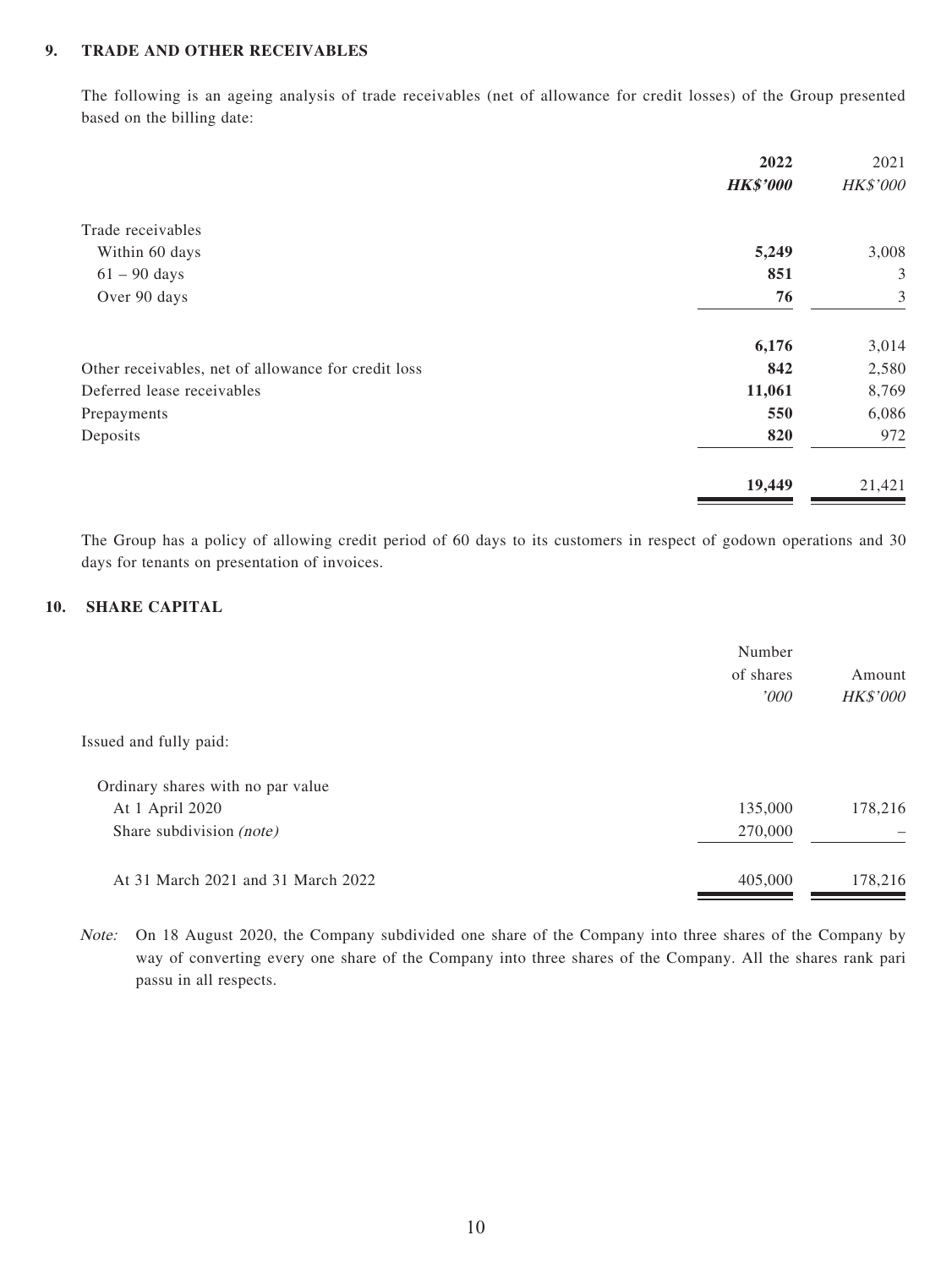### **DIVIDENDS**

The Board has resolved to recommend the payment of a final dividend of HK6 cents per share (2021: a final dividend of HK5 cents per share and a special dividend of HK43 cents per share), amounting to HK\$24,300,000 (2021: HK\$194,400,000) for the year ended 31 March 2022 (the "Period") to the shareholders of the Company (the "Shareholders") whose names appear on the register of members of the Company (the "Register of Members") on 31 August 2022 subject to the approval of Shareholders at the forthcoming annual general meeting of the Company (the "AGM") on 19 August 2022. The proposed final dividend will be dispatched to the Shareholders on 16 September 2022.

Together with the interim dividend of HK4 cents per share already paid on 11 January 2022, the total distribution for the Period will amount to approximately HK10 cents per share (2021: HK57 cents per share).

### **ANNUAL GENERAL MEETING**

The AGM of the Company will be held on Friday, 19 August 2022. The notice of AGM will be published on the website of the Hong Kong Exchanges and Clearing Limited ("HKEx") at www. hkex.com.hk and on the website of the Company at www.safetygodown.com and despatched to the Shareholders in due course as required by the Listing Rules.

### **CLOSURE OF MEMBERS REGISTER**

To ascertain the Shareholders' entitlement to attend and vote at the AGM, the Register of Members will be closed from Tuesday, 16 August 2022 to Friday, 19 August 2022, both days inclusive, during which period no transfer of shares can be registered. In order to be eligible to attend and vote at the AGM, all transfers of shares, accompanied by the relevant share certificates, must be lodged with the Company's Share Registrars, Tricor Standard Limited, at Level 54, Hopewell Centre, 183 Queen's Road East, Hong Kong, for registration not later than 4:30 p.m. on Monday, 15 August 2022.

To ascertain the Shareholders' entitlement to the proposed final dividend, the Register of Members will be closed from Friday, 26 August 2022 to Wednesday, 31 August 2022, both days inclusive, during which period no transfer of shares can be registered. In order to qualify for the proposed final dividend, all transfers of shares, accompanied by the relevant share certificates, must be lodged with the Company's Share Registrars, Tricor Standard Limited, at Level 54, Hopewell Centre, 183 Queen's Road East, Hong Kong, for registration not later than 4:30 p.m. on Thursday, 25 August 2022.

### **BUSINESS REVIEW**

During the Period, the loss attributable to the Shareholders was approximately HK\$84,538,000, representing a decrease of approximately 43% as compared with a loss of approximately HK\$147,581,000 for the corresponding period in 2021. The revenue increased by approximately 12% from HK\$109,784,000 to HK\$122,850,000. The loss per share decreased from approximately HK\$0.36 to HK\$0.21.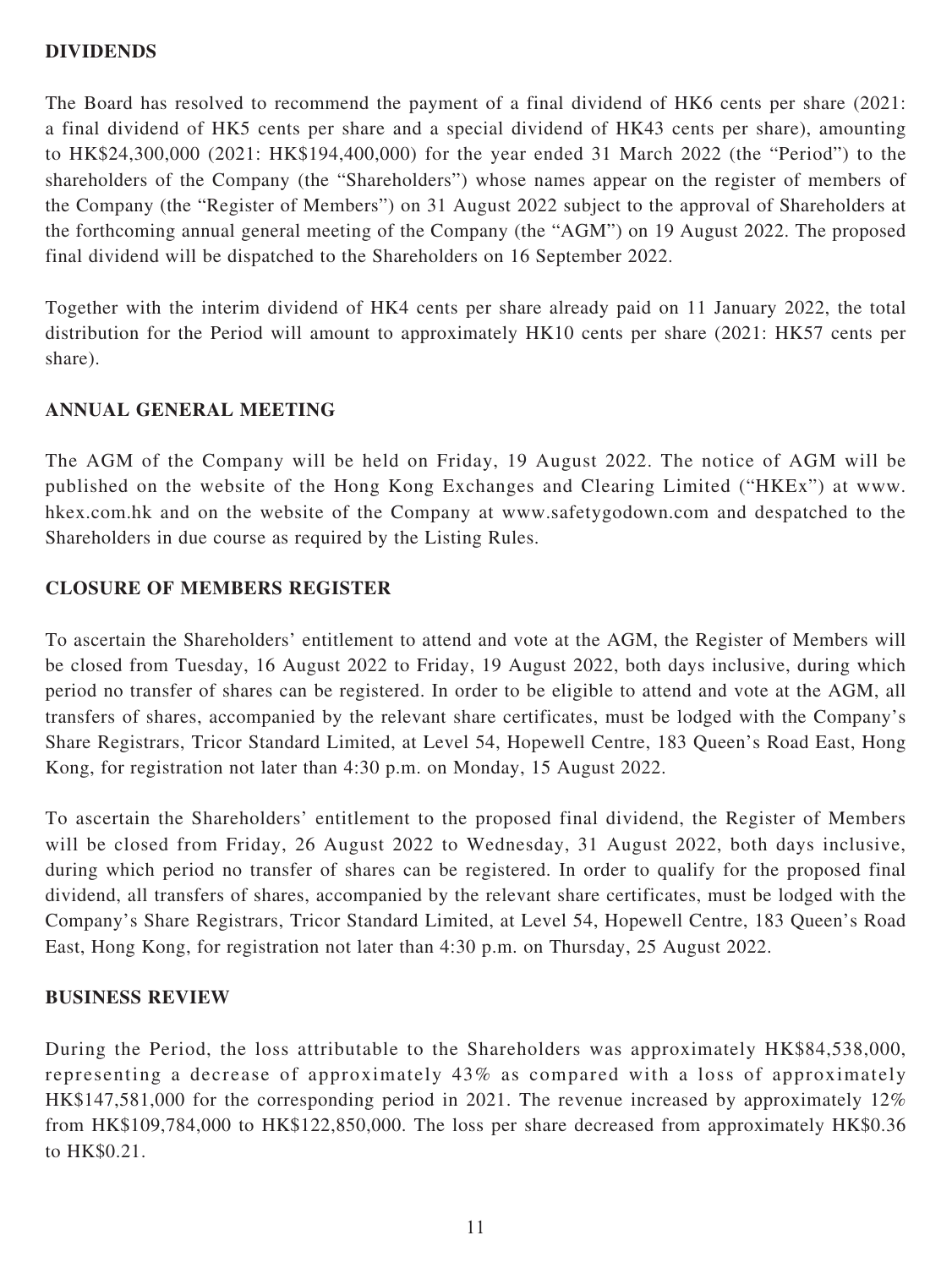Excluding the fair value loss on investment properties, the Group's core earnings decreased by approximately 34% from HK\$96,348,000 to HK\$64,044,000.

The Group's loss before taxation recorded at HK\$72,514,000 (2021: a loss of HK\$135,985,000) representing a decrease of approximately 47%.

### **Godown operations segment**

As mentioned in the interim report of 2021/22, due to the gradual dissipation of the social unrest and COVID-19 pandemic, the overall revenue of the godown operations segment during the Period shown improvement when compared with that of last year. Despite the Omicron outbreak which caused the drop of turnover rate, the overall storage volume maintained at the level of 15,000 cubic meters ("CBM") as at 31 March 2022. The increase in the proportion of the revenue generated from the fast-moving consumer goods clientele reflected the change of reliance on industrial raw materials (e.g. paper and textile raw materials) in the past.

During the Period, the revenue and profit of the segment increased by approximately 39% to HK\$19,719,000 from HK\$14,168,000 and turned around to a profit of HK\$3,016,000 from a loss of HK\$758,000, respectively. The average utilization rate resumed to approximately 48% (based on the maximum capacity of 30,100 CBM) from 36% (based on the maximum capacity of 31,100 CBM) whilst the average rent per CBM increased to approximately HK\$95.

### **Property investment segment**

During the Period, the total rental revenue increased by approximately 5% to HK\$96,095,000 (2021: HK\$91,396,000) and the segment's profit (excluding fair value loss on investment properties) decreased by approximately 8% to HK\$53,430,000 (2021: HK\$58,345,000).

During the Period, the rental revenue of Lu Plaza which is the major property investment of the Group increased by approximately 5% to HK\$75,661,000 from HK\$72,124,000. The average occupancy rate of Lu Plaza increased by approximately 4.1% to approximately 84%. Excluding a total of approximately 6,200 square feet leased to NGOs and charities at below market rental rates, the average occupancy rate of Lu Plaza recorded an increase of approximately 3.5%.

The official launch of Lu Plaza's multi-function business centre "The LU+" on 25 June 2021 has signified turning over a new page. At the time of opening ceremony, the Group specifically organized a fundraising event "Let's Reach for the Sky" with Baptist Oi Kwan Social Service. Subsequently, the Group was very honored and grateful to have Mr. Lam Kwong Siu and Dr. Tan Siu Lin to visit "The LU+" business centre and shared their valuable opinions with us. "The LU+" was very well received and more than 100 events had been organised at "The LU+" by different chambers of commerce, NGOs and tenants. The Group will continue to leverage on its past work and make use of "The LU+" to pursue diverse social and economic benefits in order to enhance holistic profitability.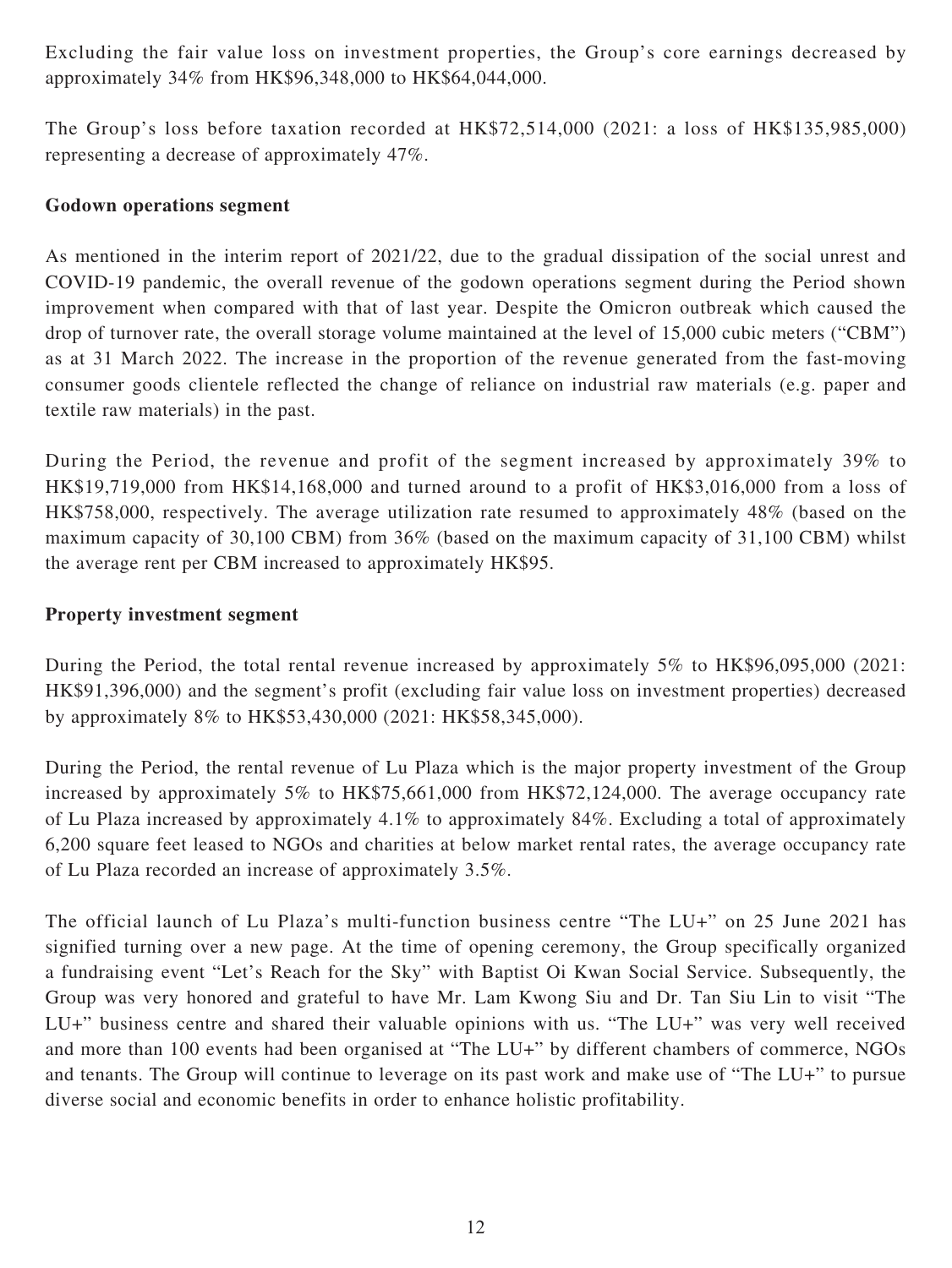The newly designed website and Facebook Page for both Lu Plaza and the "The LU+" have been launched to attract more viewers and enhance the image of Lu Plaza.

## **Treasury investment segment**

The revenue and profit increased by approximately 67% to HK\$7,036,000 (2021: HK\$4,220,000) and decreased by 67% to HK\$15,580,000 (2021: HK\$47,611,000), respectively. The increase in revenue was attributable to the increase in dividend income and the decrease in profit was attributable to the decrease in fair value gain on the financial assets at fair value through profit and loss, including stocks, bonds, non-physical gold and investment funds.

During the Period, a total of 8,400 ounces non-physical gold was disposed of (including the disposal of 4,600 ounces non-physical gold on 23 August 2021 and the disposals of 3,800 ounces non-physical gold in aggregate between 11 February 2022 and 15 March 2022). The disposals recorded a gain of approximately HK\$7.67 million. In addition to the disposal of 1,000 ounces non-physical gold on 26 April 2022, the current portfolio's position in investment of non-physical gold is 4,200 ounces. Details of the disposals can be referred to the announcements dated 24 August 2021 and 27 April 2022. In view of higher interest rates, the net proceeds from the disposals have been allocated to time deposits in the meantime. Investment portfolio will be re-allocated after the recent corrections in financial markets.

## **OUTLOOK**

Since the end of November 2021, the emergence and widespread outbreak of the highly transmissive Omicron variant of the COVID-19 triggered a new round of stringent preventative measures and lockdowns which has severely impacted all walks of life in Hong Kong. The operations of catering and wide-ranging retail businesses almost completely paused during the outbreak period. Given the uncertainty in association with the developments of the fifth wave of COVID-19 pandemic and potential lockdown arising from the compulsory universal testing planned by the HKSAR Government, the Hong Kong economy reported a worse-than-expected performance in the first quarter of 2022 and the HKSAR Government has downgraded the economic forecast for 2022 accordingly. The overall economic recovery will be delayed. From the global perspective, the world economy is navigating through the challenges caused by the inflationary pressures driven by rising oil prices, supply chain disruptions, rate-hiking cycle, geopolitical tensions and Ukraine war amid the easing of COVID-19 restrictions and economic reopening by many countries one by one. Given the gradual relaxation of social distancing measures and new round of consumption voucher scheme, it is anticipated that the Hong Kong economy will start to improve from the third quarter of 2022.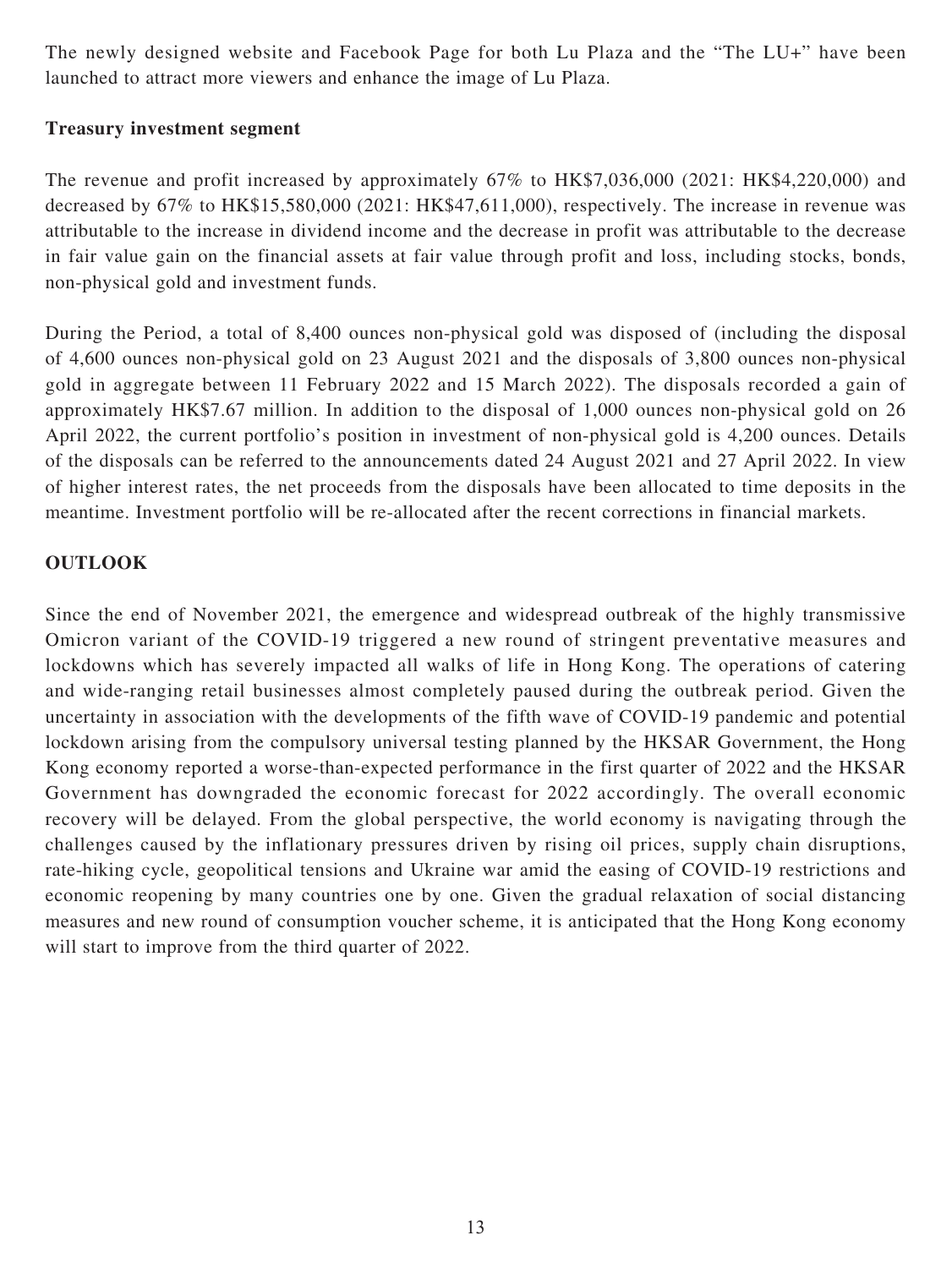## **Godown Operations**

Even though the Omicron outbreak has caused an unprecedented impact, the HKSAR Government has managed to make tremendous effort to implement extensive isolation and quarantine measures and vaccination arrangements. At present, the pandemic tends to be stable and within a controllable range. The daily infection cases range from a few hundreds to a thousand level in June up to now. After the fifth wave outbreak experience, it is believed that the HKSAR Government, business community and Hong Kong people are poised to cope with any new developments of COVID-19. Should the current circumstances continue, the volume of business of godown operations is expected to maintain at the level of around 15,000 CBM as at 31 March 2022. Godown space utilization is expected to enhance. Further business growth will hinge on the overall economic recovery, rebound of trade activity and consumers spending and orderly relaxation of preventative measures.

## **Property Investment**

The occupancy rate of Lu Plaza dropped to below 80% at the worst times of economic downturn and raised to approximately 89% as at 31 March 2022. Given the abundant supply of new office space in the Kowloon East, the rental rates are subdued. The Group will continue to use its best efforts to attract more tenants by means of appropriate campaigns, better property management and auxiliary facilities, and the "The LU+" business centre platform.

Because of the inverse relationship between interest rates and investment property values, if interest rate continues to rise, a loss arising from a change in the fair value of investment properties may be recognised upon future revaluations.

### **Treasury Investment**

Given financial and economic fluctuations are being stoked by the global economic downturn and geopolitical tensions, the returns on stock investments and the interest income from bond investments are affected. The current global financial markets will cause uncertainty on the returns on stock investments. The investment committee of the Group will continue to prudently monitor the ongoing developments on the market environment in order to make timely asset allocation for the investment portfolio.

As at 31 March 2022, the Group had total cash and bank balances amounted to approximately HK\$614,774,000, of which approximately HK\$414,538,000 was arranged as time deposits and part of the balance was allocated for treasury investment.

The Group will remain cautious on the overall operating environment and the evolving development of the pandemic with an aim to responding to any existing and future challenges on its operations swiftly so as to safeguard the assets of the Group and maximise the Shareholders' value.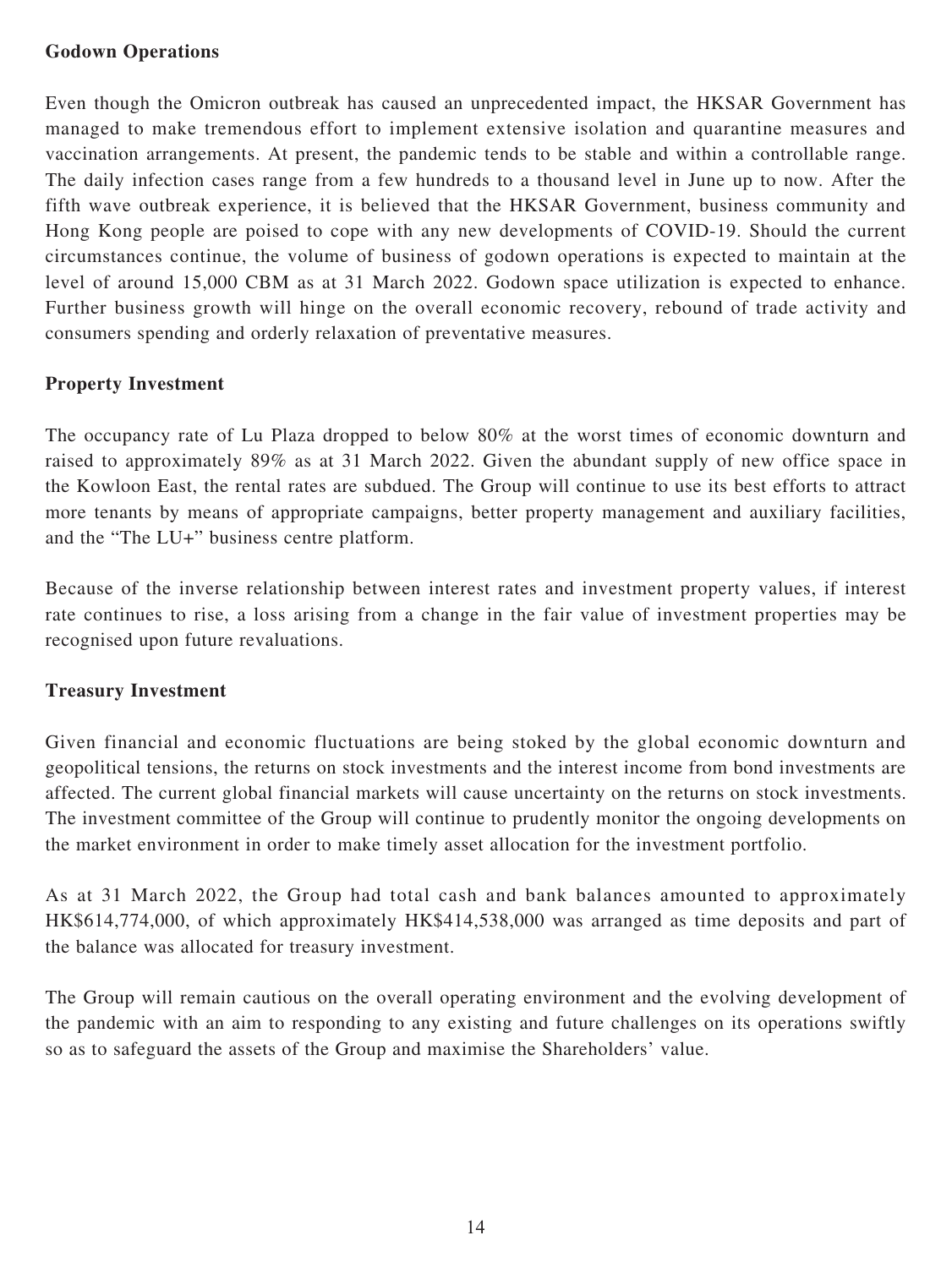## **REVIEW OF FINANCIAL RESULTS**

### **Financial overview**

For the Period, the Group's loss attributable to the Shareholders was HK\$84,538,000 (2021: loss of HK\$147,581,000) whilst the core earnings based on loss attributable to the Shareholders netted off the fair value loss on investment properties of HK\$136,558,000 (2021: loss of HK\$232,333,000) decreased by approximately 39% to HK\$52,020,000 (2021: HK\$84,752,000). Total revenue increased by approximately 12% to HK\$122,850,000 (2021: HK\$109,784,000).

During the Period, a total dividend payment of HK\$210,600,000 (2021: HK\$48,600,000) was paid. As at 31 March 2022, the consolidated shareholders' fund and net asset value per share of the Company amounted to HK\$4,028,136,000 (31 March 2021: HK\$4,323,274,000) and HK\$9.95 (31 March 2021: HK\$10.67), respectively. Loss per share for the Period registered at HK\$0.21 (2021: loss per share of HK\$0.36).

### **Godown operations segment**

During the Period, the revenue and profit of godown operations increased by approximately 39% to HK\$19,719,000 (2021: HK\$14,168,000) and turned around to a profit of HK\$3,016,000 (2021: a loss of HK\$758,000), respectively. The profit margin increased to approximately 15% (2021: negative profit margin of 5%).

The average utilisation rate increased to approximately 48% (based on the total capacity of 30,100 CBM from 36% (based on the total capacity of 31,100 CBM). The average rent per CBM increased by approximately 3% to approximately HK\$95 (2021: HK\$92).

### **Property investment segment**

Total rental income and profit of the property investment segment increased by approximately 5% to HK\$96,095,000 (2021: HK\$91,396,000) and decreased by approximately 8% to HK\$53,430,000 (2021: HK\$58,345,000) compared with the corresponding period of last year, respectively.

The rental revenue generated from Lu Plaza which is the major investment property of the Group amounted to HK\$75,661,000 (2021: HK\$72,124,000), representing an increase of approximately 5% (2021: a decrease of 6%). As at 31 March 2022, the occupancy rate of Lu Plaza increased to approximately 89% (31 March 2021: 80%).

As at 31 March, 2022, the fair value of the Group's investment properties amounted to HK\$2,966,340,000 (31 March 2021: HK\$3,101,400,000) based on an unrealised fair value loss of HK\$136,558,000 (2021: loss of HK\$232,333,000) which was recognised through the profit or loss of the Period.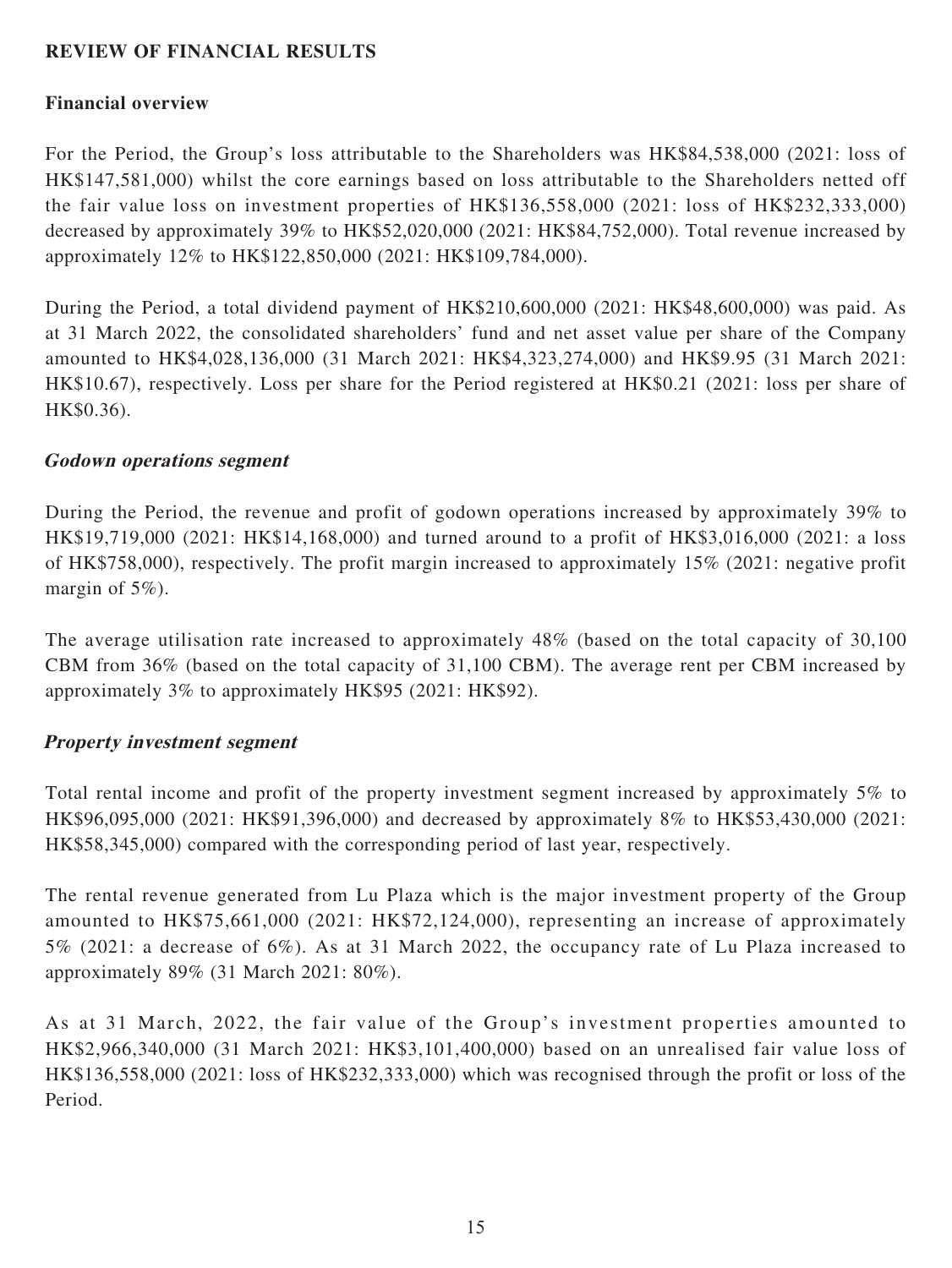## **Treasury investment segment**

The revenue and profit of the treasury investment segment increased by approximately 67% to HK\$7,036,000 (2021: HK\$4,220,000) and decreased by approximately 67% to HK\$15,580,000 (2021: HK\$47,611,000) based on the realised and unrealised gains of HK\$2,749,000 (2021: HK\$14,190,000) and HK\$8,256,000 (2021: HK\$32,287,000), respectively. As of 31 March 2022, the financial assets at fair value through profit and loss valued at HK\$332,538,000 (2021: HK\$470,161,000), representing a decrease of approximately 29%.

During the Period, the Group's foreign exchange exposure mainly related to United States dollar which is pegged to Hong Kong dollar. As at 31 March 2022, the Group's foreign exchange risk was minimal.

## **OPERATING COSTS**

During the Period, the staff costs increased by approximately 9% to HK\$16,796,000 (2021: HK\$15,434,000) and the depreciation increased by approximately 11% to HK\$25,054,000 (2021: HK\$22,538,000). The other operating expenses increased by approximately 21% to HK\$28,303,000 (2021: HK\$23,373,000).

### **LIQUIDITY AND FINANCIAL RESOURCES**

The Group continued to adopt a prudent financial management policy and maintained a strong cash position. Total cash and bank balances as at 31 March 2022 amounted to HK\$614,774,000 (31 March 2021: HK\$620,189,000). Most of the bank deposits were denominated in Hong Kong or United States dollars. The strong cash reserve position offers protection against unstable times and it also gives the Group more options for future investment opportunities. The Group has sufficient financial resources to continue to finance its operations.

The Group financed its operations mainly by its internal cash reserve and cash flows generated from operations. Recurring net cash flow from operating activities before movement in working capital amounted to HK\$81,814,000 (2021: HK\$87,074,000), decreased by approximately 6%. As at 31 March 2022, net current assets amounted to HK\$914,755,000 (31 March 2021: HK\$1,059,686,000) with a liquidity ratio (total current assets divided by total current liabilities) of 18.55 times (31 March 2021: 21.05 times).

The Group did not have any kind of loans or borrowings throughout the Period, therefore the gearing ratio was zero. As at 31 March 2022, the Group had a net asset value of HK\$4,028,136,000 (31 March 2021: HK\$4,323,274,000).

### **DIVIDEND POLICY**

It is the Board's intention to provide the Shareholders with relatively consistent dividend income over the long term. The Group generally provides the Shareholders with relatively generous dividend payments. The Board will try to maintain the dividend payment at a reasonable level based on the business environment and the performance of the Group but should not be deemed to constitute a legal binding commitment on the part of the Board.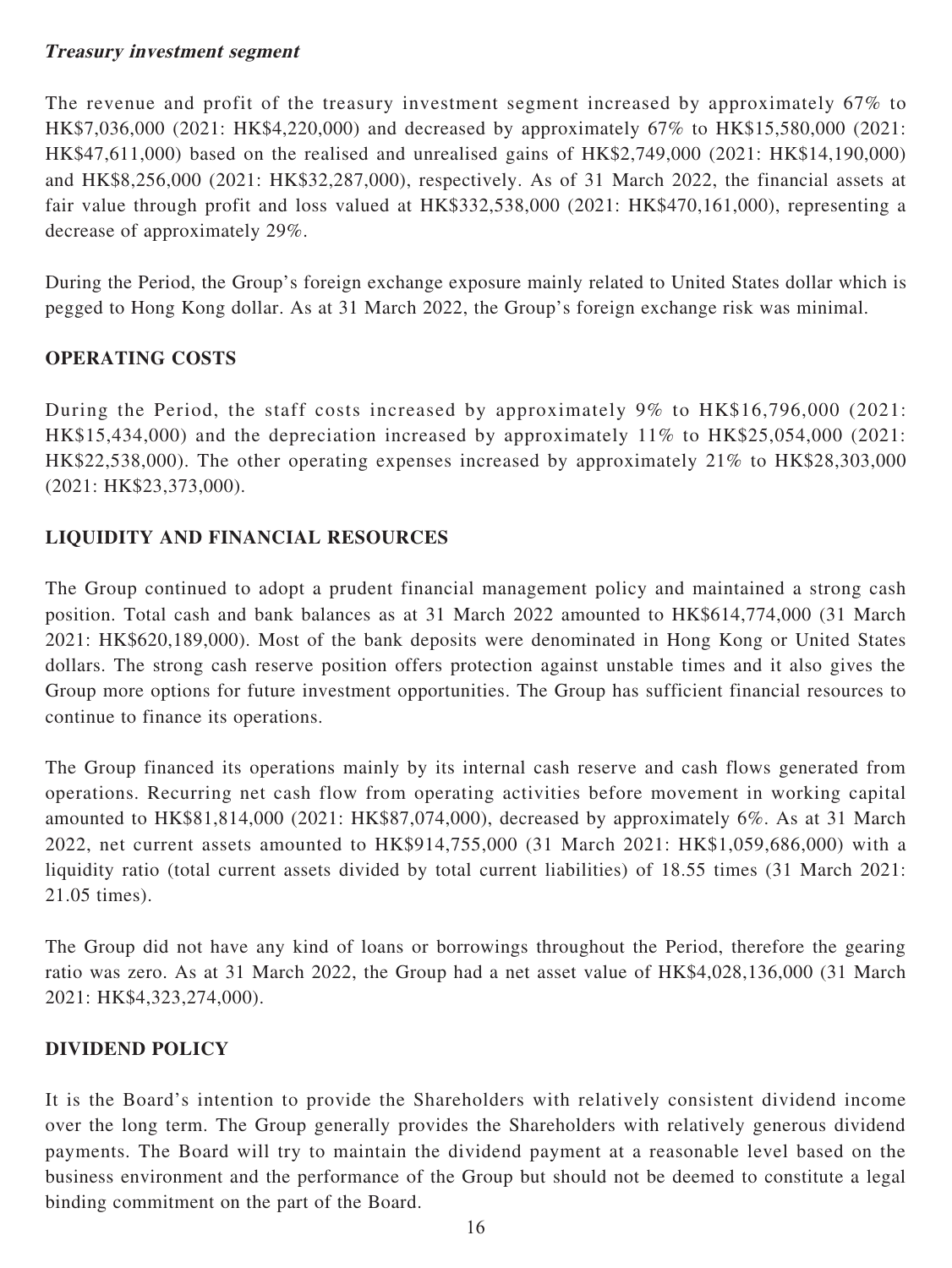Total dividends including interim, final and special dividends paid by the Company during the Period amounted to HK\$210,600,000 (2021: interim and final dividends amounted to HK\$48,600,000).

## **RELATION WITH EMPLOYEES, CUSTOMERS AND SUPPLIERS**

The management considers its employees the key to sustainable business growth of the Group and is committed to providing all employees a safe and harassment free work environment with equal opportunities in relation to employment, reward management, training and career development. Workplace safety is the top priority of the management. This is of paramount importance that health and safety measures are followed by employees in performing their duties to reduce work injuries. The Group has in place a fair and effective performance appraisal system and incentive bonus scheme designed to motivate and reward employees at all levels to deliver their best performance and achieve business performance targets. For continuous development, the Group offers job related trainings and provides sponsorship/subsidies to employees who are committed to professional development and training.

As at 31 March 2022, the Group employed 36 (31 March 2021: 37) employees. Total staff cost was HK\$16,796,000 (2021: HK\$15,434,000). The remuneration policies are reviewed periodically on the basis of the nature of job, market trend, company performance and individual performance. The Group does not have any share option scheme for employees.

Customer relationship is one of the fundamentals of business. The Group fully understands this principle and thus maintain good relationship with customers to fulfil their immediate and long-term needs. For our customers of godown operations, we deliver high quality services to meet our customers' needs. For our property investment, we have engaged quality property management company to manage our major investment properties. Tenants' needs and feedbacks are communicated through the property management company from time to time to cater for tenants' requirements and ensure their satisfaction.

Due to the nature of its businesses, the Group does not have any major supplier that has significant influence on its operations. However, the Group strives to maintain fair and co-operating relationship with the suppliers. The selection of major suppliers or contractors is conducted through tendering process in the normal course of the Group's businesses. The management of the Group also regularly reviews the procurement and tendering procedures to ensure that the processes are conducted in an open and fair manner.

### **PLEDGE OF ASSETS**

As at 31 March 2022, the Group did not pledge any of its assets.

# **CONTINGENT LIABILITIES**

As at 31 March 2022, the Group did not have any significant contingent liabilities.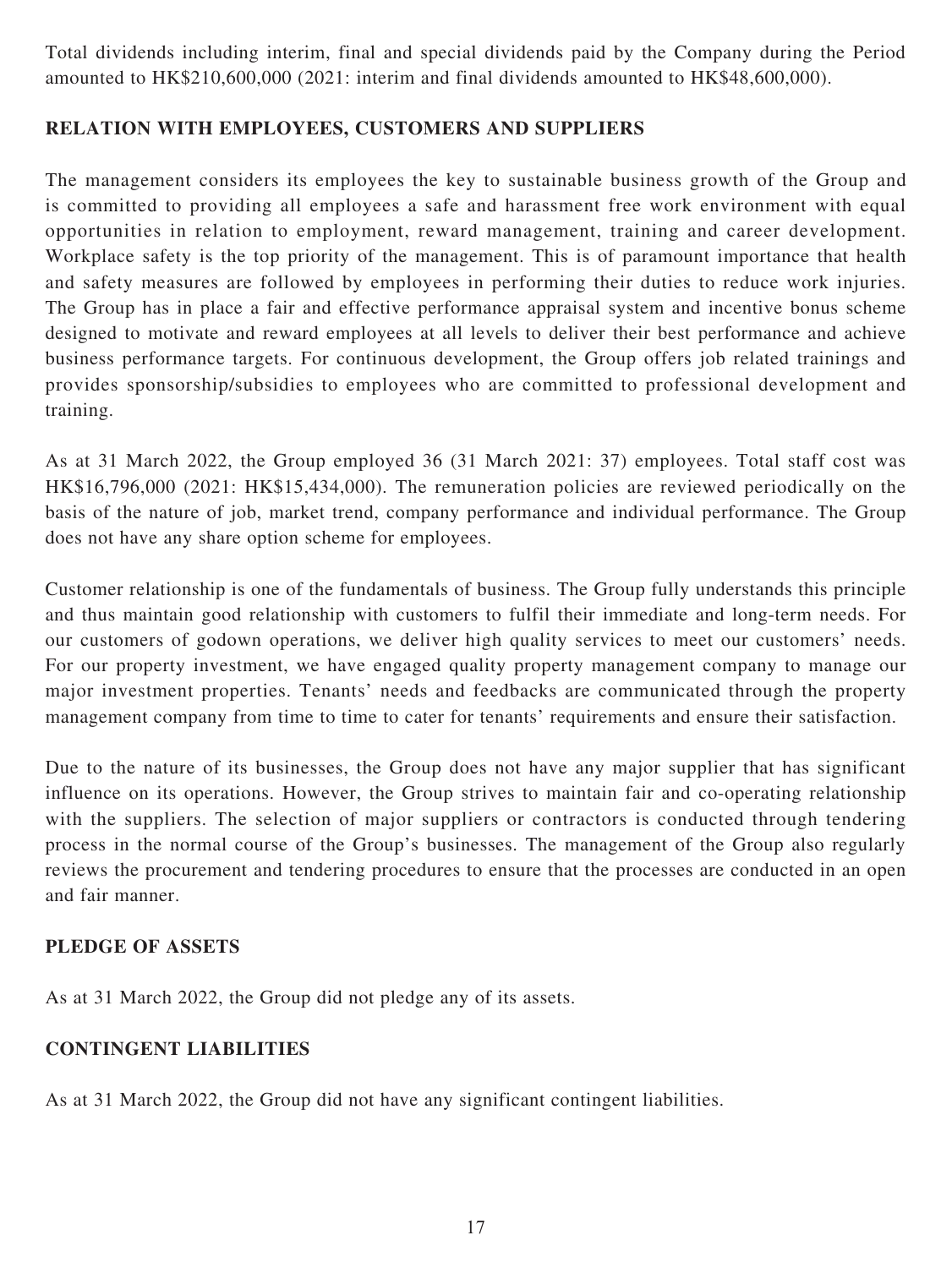## **PURCHASE, SALE OR REDEMPTION OF SHARES**

Neither the Company nor any of its subsidiaries purchased, sold or redeemed any of the Company's listed securities during the year.

# **AUDIT COMMITTEE**

The Audit Committee currently comprises of three Independent Non-executive Directors and one Nonexecutive Director. The Committee is chaired by Mr. Leung Man Chiu, Lawrence. The other members are Mr. Lam Ming Leung, Mr. Lee Ka Sze, Carmelo and Ms. Oen Li Lin. Mr. Leung, the Chairman of the Audit Committee, possesses appropriate professional qualifications or accounting or related financial management expertise as required by the Listing Rules.

The Audit Committee, together with the management of the Company, have reviewed the accounting principles and practices adopted by the Group and discussed auditing, internal controls and financial reporting matters including the review of the audited consolidated financial statements of the Group for the Period.

## **CORPORATE GOVERNANCE PRACTICES**

The Board is committed to achieving and maintaining high standards of corporate governance practices for the purpose of providing a framework and solid foundation for its business operations and developments. Effective corporate governance provides integrity, transparency and accountability which contributes to the corporate success and enhancement of shareholder value.

On 1 January 2022, the Corporate Governance Code (the "CG Code") contained in Appendix 14 of the Listing Rules has been amended (the "New CG Code") and majority of amendments apply to financial year commencing on or after 1 January 2022. To reinforce and enhance our commitment to the highest level of corporate governance practices and integrity, the Company has adopted various code provisions in the New CG Code for the financial year 2022/23 and will make necessary disclosure in the corporate governance report in the next annual report under the new disclosures requirement. The code provision numbers in this announcement follow the code provision numbers of the CG Code before the New CG Code came into effect.

The Company has complied with all the code provisions that were in force as set out in the CG Code throughout the Period except for the following deviations from code provisions A.2.1 to A.2.9, A.4.1, D.1.4, E.1.2 and F.1.3.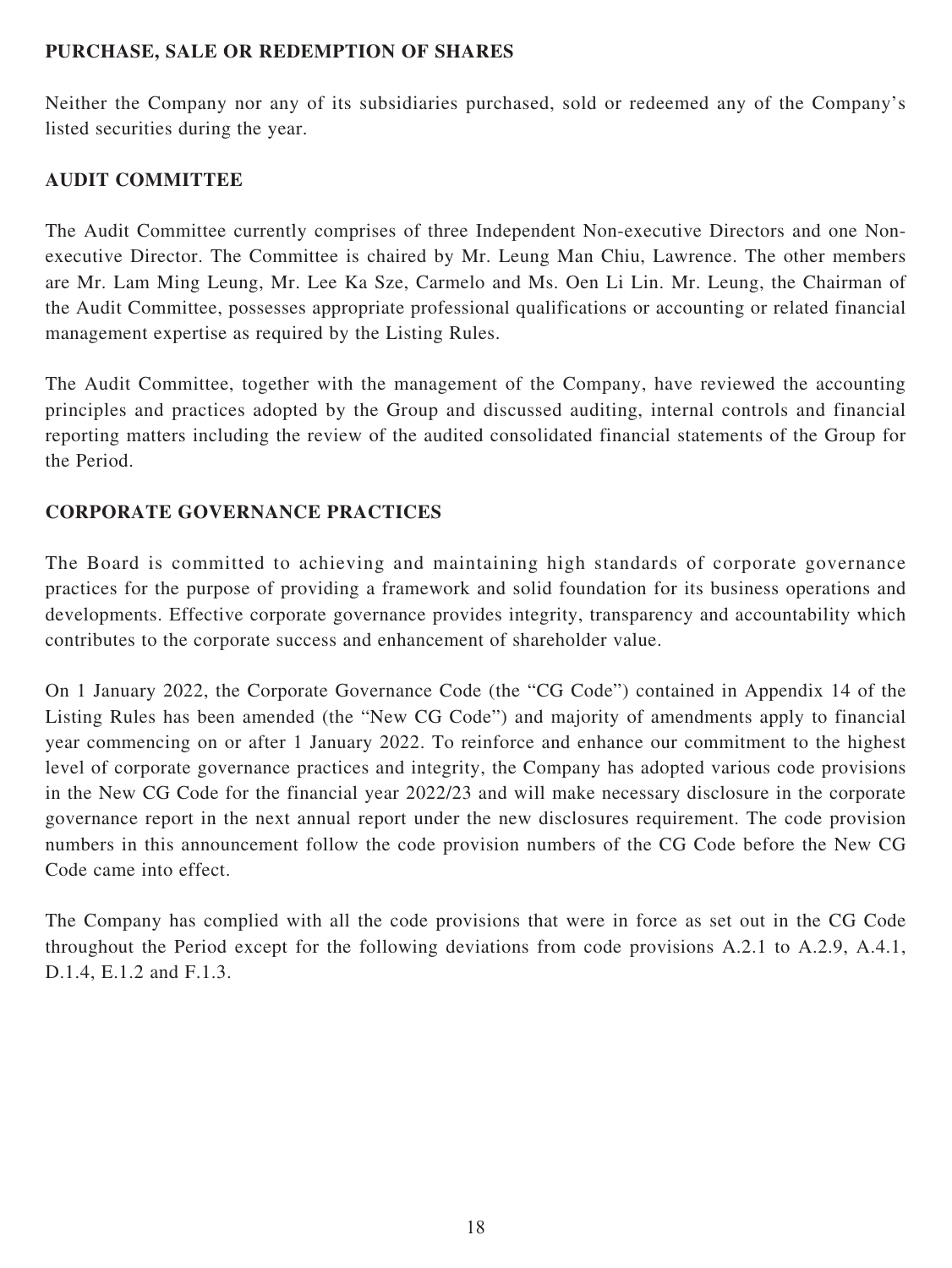CG Code Provisions A.2.1 to A.2.9 stipulate that (i) the roles of Chairman of the Board and Chief Executive Officer should be separate and should not be performed by the same individual and (ii) the division of responsibilities between the Chairman of the Board and the Chief Executive Officer shall be clearly established.

Since 5 April 2015, the position of the Chairman of the Board and the Chief Executive Officer of the Company have been vacant and have not been filled up as at the date of this announcement. The Board has kept review of its current structure from time to time. If any candidate with suitable skills and experiences is identified within or outside the Group, the Company will make necessary appointment to fill these positions in due course. Currently, the Board collectively performs the responsibilities of the Chairman, and with the assistance of the senior management, the Executive Director continues to monitor the businesses and operations of the Group.

CG Code Provision A.4.1 stipulates that Non-executive Directors should be appointed for a specific term. However, all Non-executive Directors of the Company are appointed with no specific term. In fact, all the Directors (including Non-executive Directors) of the Company are subject to retirement by rotation once every three years and are subject to re-election in accordance with the Company's Articles of Association (the "Articles"). The Board considers that such requirements are sufficient to meet the underlying objectives of the relevant code provision.

CG Code Provision D.1.4 stipulates that issuers should have formal letters of appointment for directors setting out the key terms and conditions of their appointment. But the Company did not have formal letters of appointment for Directors. However, the Directors shall be subject to retirement by rotation and being eligible for re-election pursuant to the Articles. Moreover, the Directors are required to comply with the requirements under statute and common law, the Listing Rules, the Companies Ordinance, legal and other regulatory requirements, if applicable.

CG Code Provision E.1.2 stipulates that the Chairman of the Board should attend the annual general meeting. Since 5 April 2015, the position of the Chairman of the Board has been vacant, Mr. Lu Wing Yee, Wayne, the Executive Director, was elected and acted as the chairman of the annual general meeting of the Company held on 13 August 2021 in accordance with the Articles.

CG Code Provision F.1.3 stipulates that the company secretary should report to the Chairman of the Board and/or the chief executive. As the positions of the Chairman of the Board and the Chief Executive Officer have been vacant, the Company Secretary reports to the Executive Director of the Company.

The Board will continuously review and improve the corporate governance practices and standards of the Company to ensure that business activities and decision making processes are regulated in a proper and prudent manner.